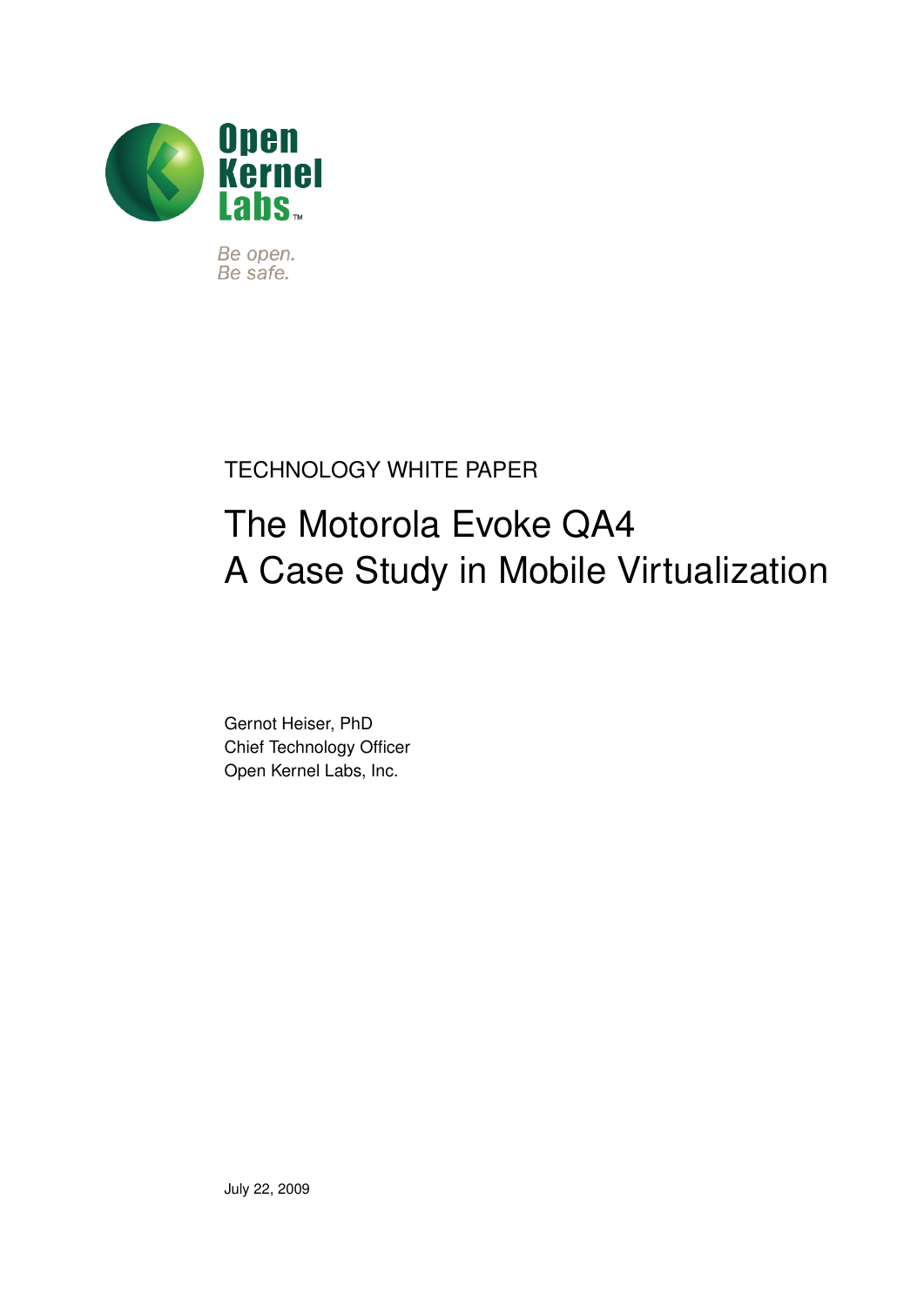#### Copyright © 2009 Open Kernel Labs, Inc.

This publication is distributed by Open Kernel Labs, Inc. Document Number: OK 40582:2009(0)

THIS DOCUMENT IS PROVIDED "AS IS" WITHOUT ANY WARRANTIES, INCLUDING ANY WARRANTY OF MERCHANTABILITY, NON-INFIRNGEMENT, FITNESS FOR ANY PARTICULAR PURPOSE, OR ANY WARRANTY OTHERWISE ARISING OF ANY PROPOSAL, SPECIFICATION OR SAMPLE.

Permission to make digital or hard copies of this work for personal or commercial use, including redistribution, is granted without fee, provided that the copies are distributed intact, without any deletions, alterations, or additions. In particular, this copyright notice and the authorship must be preserved on all copies. To copy otherwise, or to modify, requires prior specific permission.

#### **Authors:**

Gernot Heiser, PhD Chief Technology Officer Open Kernel Labs, Inc.

#### **Contact Details:**

Open Kernel Labs, Inc. 200 South Wacker Drive Floor 15 Chicago, IL 60606 USA

email: **[info@ok-labs.com](mailto:info@ok-labs.com)** web: **<http://www.ok-labs.com/>**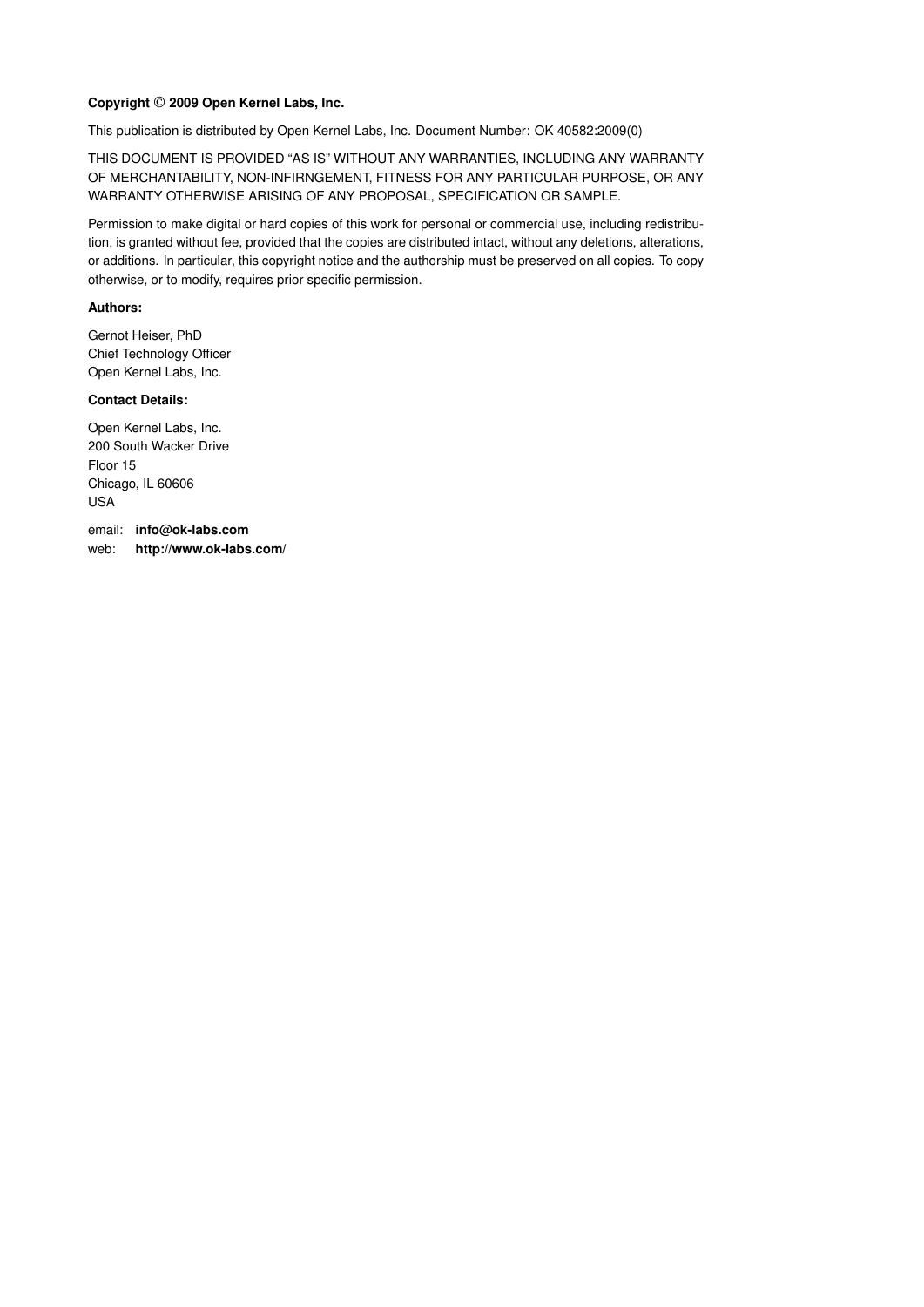# <span id="page-2-0"></span>**[1 Introduction](#page-2-0)**

Virtualization for mobile devices has been talked about for a number of years, and most handset manufacturers are pursuing evaluation or development projects using virtualization. However, at the time of writing of this document, only one such mobile phone has reached the pockets of consumers: the Motorola Evoke QA4, which has been on sale since 1 April 2009. It is implemented using the OKL4 Microvisor product from Open Kernel Labs (OK Labs).

In this white paper we will have a closer look at the Evoke. We will see how it demonstrates some of the power of virtualization. Moreover, we will see how the Evoke benefits from the unique aspects of the technology provided by OK Labs, which enables designs not supported by plain hypervisors.



*Figure 1.1. The Motorola Evoke QA4 mobile phone handset.*

**The Motorola Evoke is the world's first mobile phone that uses virtualization. It is implemented using OKL4.**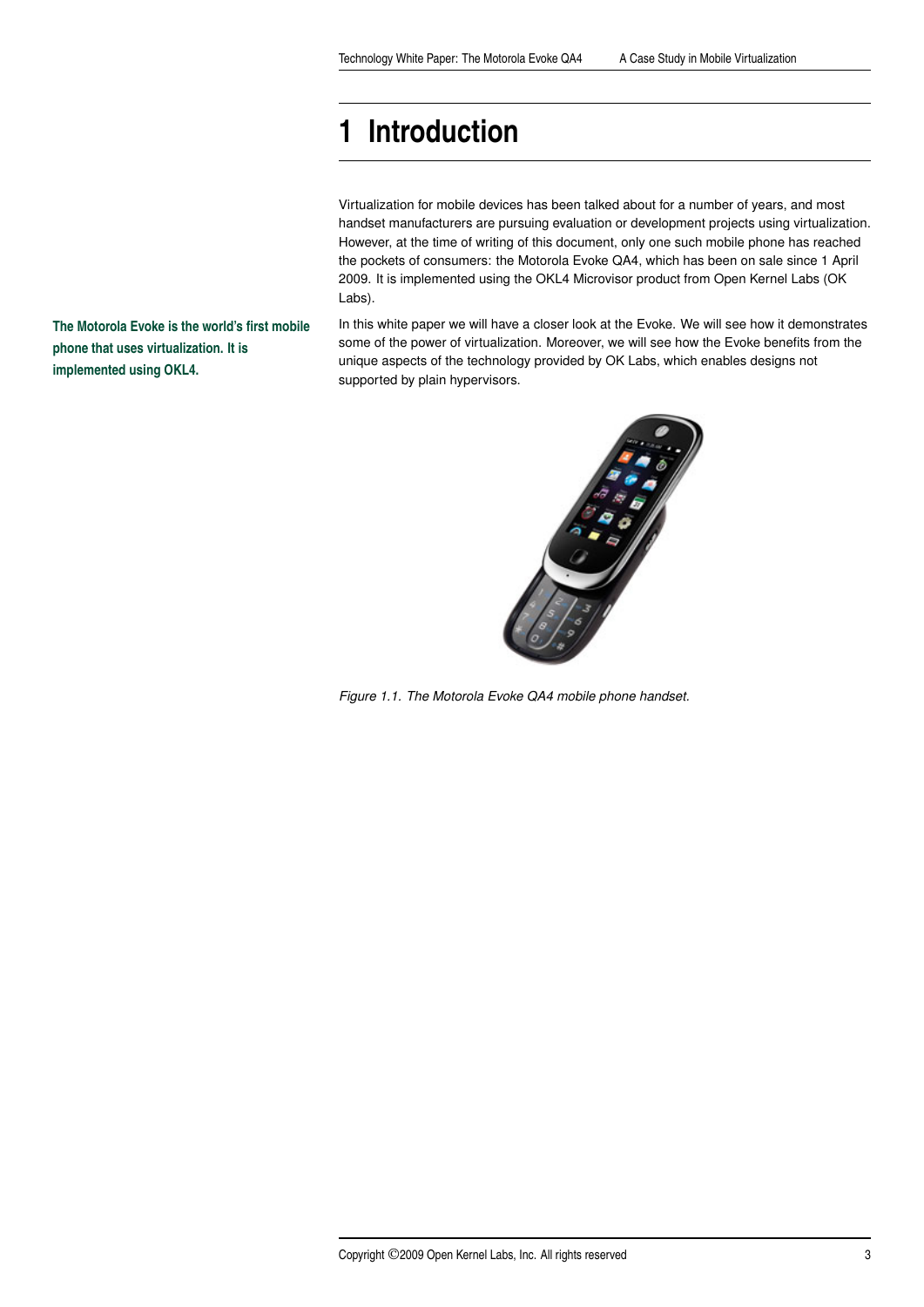### <span id="page-3-0"></span>**[2 Device Requirements](#page-3-0)**

The constraints imposed on the design can be summarised as:

- in order to meet the targeted price point, the phone had to be a single-core design using an ARM9 core;
- the phone had to run Linux as the operating system (OS) supporting the user interface (UI);
- **for a number of reasons, the baseband stack had to run outside Linux;**
- **E** components from the BREW [Qua] UI framework, such as the media rendering engines, had to be reused, and porting them to Linux was out of the question.

Clearly, these requirements taken together can only be met using virtualization: Linux had to run (de-privileged) in a virtual machine (VM), with the baseband stack and BREW running in a different VM. And all this needed to be achieved with excellent performance in order to provide a good user experience.

However, the virtualization approach once faced much scepticism. I remember many discussions with actual or potential customers, who would doubt that an ARM9 core could provide enough grunt for a Linux-based UI, even when running Linux on a core of its own, let alone virtualized. The main reason is that the ARM9 has virtually-addressed caches and lacks an address-space ID (ASID) tag in the translation lookaside buffer (TLB). As a consequence, Linux (like most other OSes) on ARM9 flushes TLBs and caches on each context switch. This leads to poor performance on context-switch intensive workloads, such as a touchscreen-based UI.

**The requirements for the phone could only be met by a design based on virtualization.**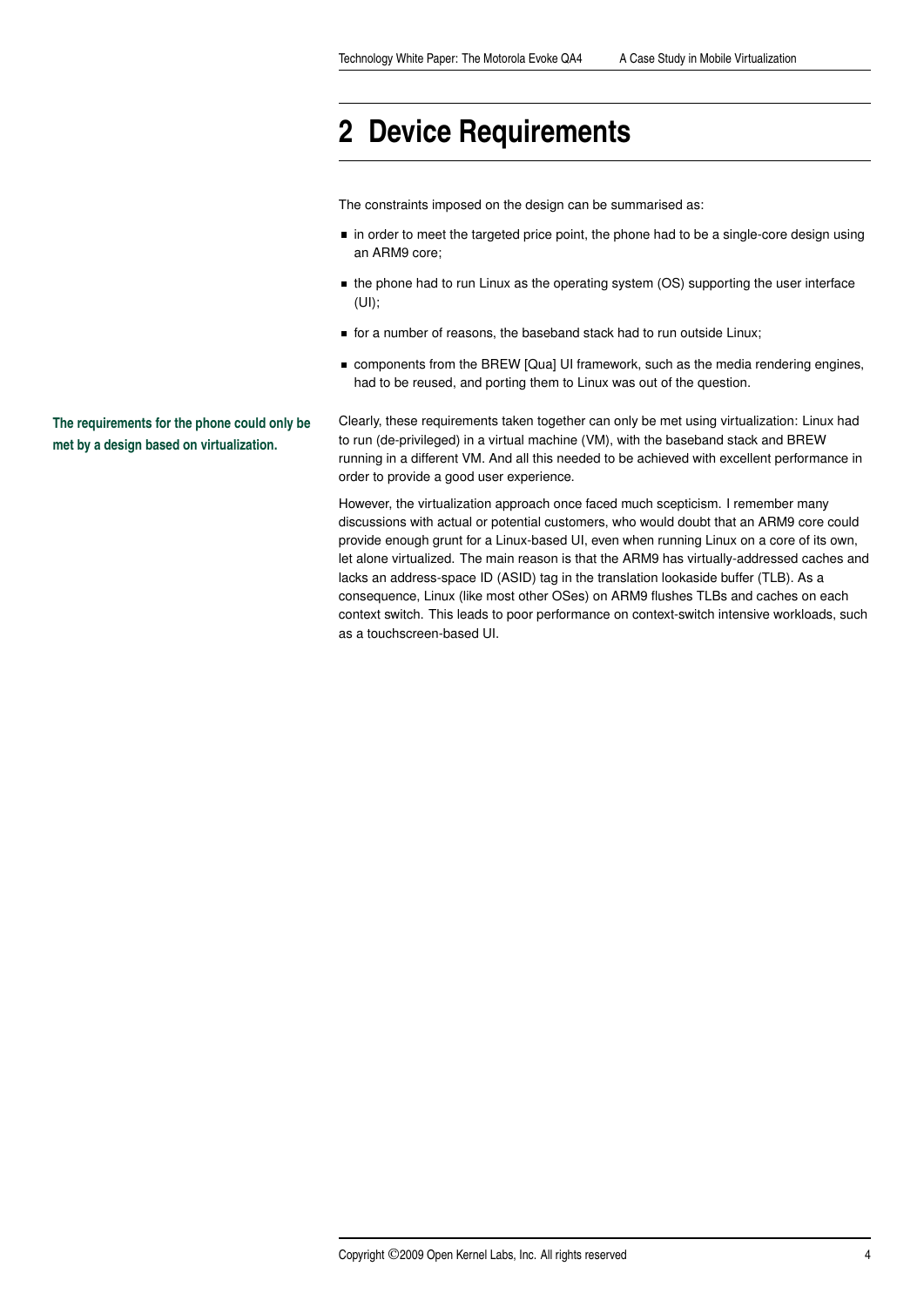# <span id="page-4-0"></span>**[3 Architecture](#page-4-0)**

**The software architecture uses two virtual machines, one running Linux, the other BREW.**

The software architecture that was chosen for the Evoke is schematically shown in Figure [3.1](#page-4-1): Two virtual machines, running on top of the OKL4 microvisor, interact via OKL4 message-passing IPC as well as shared memory.



<span id="page-4-1"></span>*Figure 3.1. Software architecture of the Evoke.*

The complete Linux system is de-privileged, executing in user mode. The complete AMSS/BREW baseband stack and OS also run in user mode. This is a no-compromises design using proper virtualization without shortcuts.

The virtualization overhead is kept to almost unnoticeable levels by the high-performance OKL4 Microvisor. In fact, in many respects it is better than what would be achievable with Linux running native.

This is made possible by the fast-context-switching technology [WTUH03, vSH07] that is unique to OK Labs products. Through smart management of the address space, and utilising every last feature of the ARM9's MMU, OKL4 avoids flushing caches and TLBs on context switches, *without sacrificing performance*. This results in the seemingly paradoxical situation that virtualized Linux can outperform native Linux.

Figure [3.2](#page-4-2) demonstrates how context-switching latencies in OK:Linux are dramatically reduced compared to native Linux. The improvement is particularly large if the number of presently active processes is small—a typical situation for mobile phones. The boost in context-switching performance especially benefits the Evoke's user interface.



<span id="page-4-2"></span>

**The virtualization overhead is kept to almost unnoticeable levels by the high-performance OKL4 Microvisor.**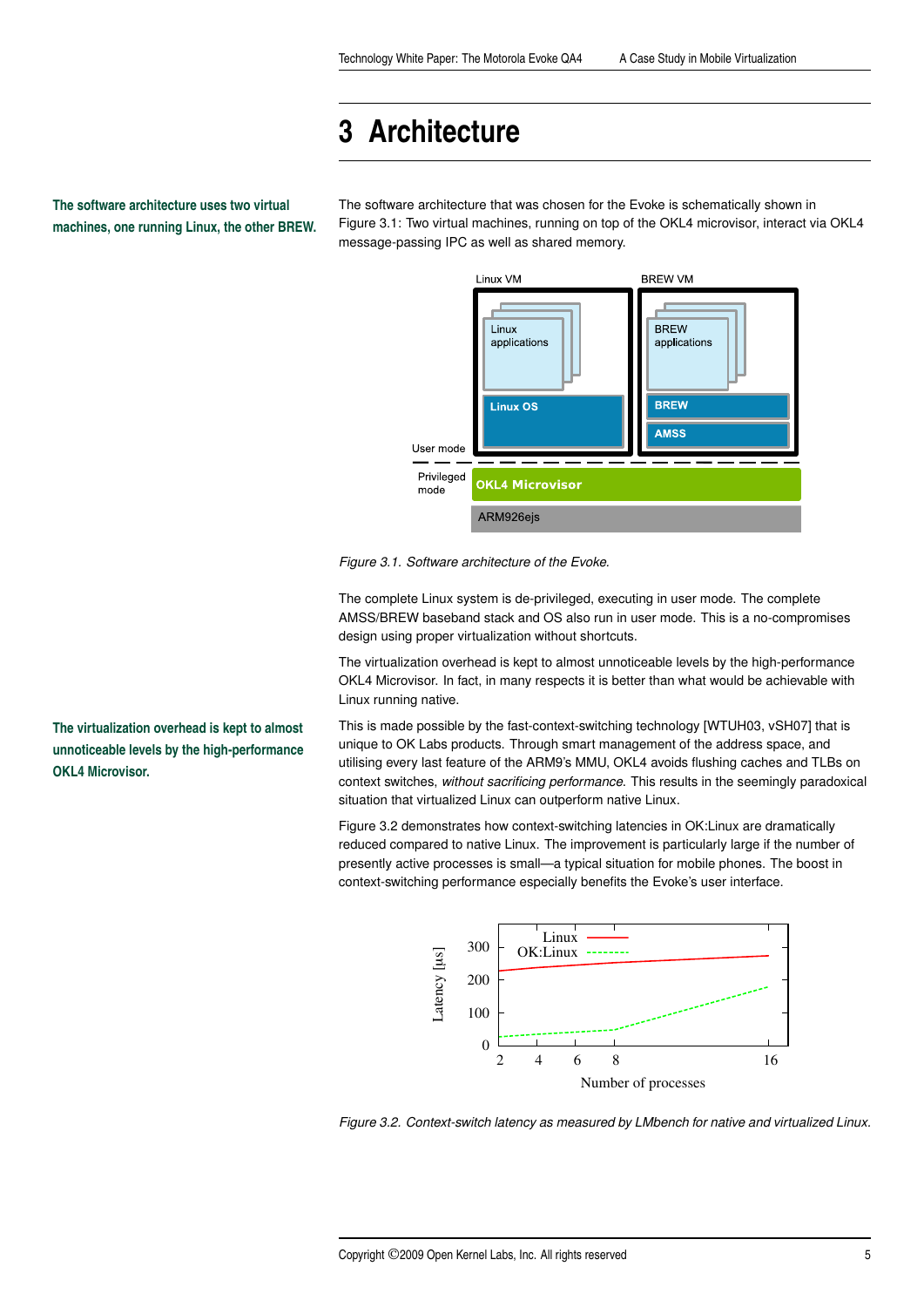# <span id="page-5-0"></span>**[4 User Interface Integration](#page-5-0)**

The touch screen of the Evoke is normally owned by the Linux VM. BREW applications are represented by icons on the Linux desktop, indistinguishable (to the user) from Linux apps. Specifically, all the user-interface functionality is implemented by Linux apps, while video rendering uses a rendering engine running on BREW.

When the user requests invocation of a BREW app, Linux communicates with BREW in the other VM, which then starts up the app. In order to facilitate access to the screen, the BREW app is given access to the frame buffer by a shared-memory mapping.



<span id="page-5-1"></span>*Figure 4.1. Memory sharing and IPC across virtual machines.*

The seamless integration of the two subsystems is enabled by two critical features of OKL4, indicated in Figure [4.1:](#page-5-1) support for quickly establishing and removing shared-memory mappings between the virtual machines, and a message-passing communication (IPC) primitive with extremely low latency. This high-performance IPC has long been a hallmark of L4 microkernels, of which OKL4 is the commercial representative, and is one of the main features distinguishing OKL4 from competing products. It is hard to see how the Evoke design could have been realised with a virtualization offering other than OKL4.

**BREW and Linux applications co-exist on the same Linux desktop, integrated into the same user interface.**

**The seamless integration is enabled by OKL4's high-performance communication and its support for fast establishment and removal of shared memory mappings.**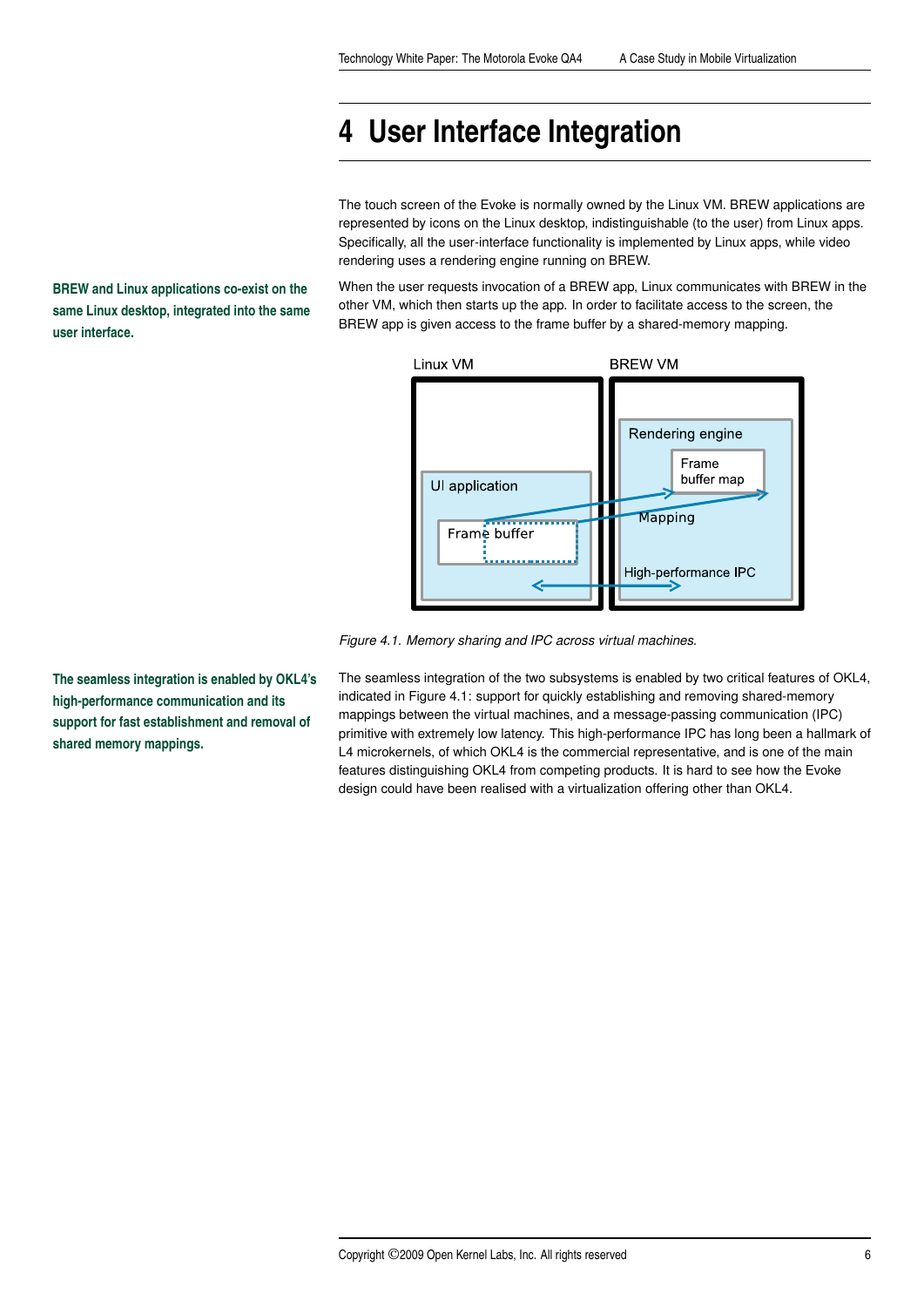## <span id="page-6-0"></span>**[5 Conclusions](#page-6-0)**

The outcome is a device with an attractive, snappy user interface that has earned Motorola praise [Mie09]. In fact, the user interface is more responsive than some other (non-virtualized) phones, including some which are based on much more powerful ARM11 processors.

The bill-of-materials cost is estimated to be US\$10–15 less than that of an equivalent dual-core design. But possibly even more important is that engineering costs were kept low by maximising software re-use, specifically the ability to invoke BREW applications from the Linux-based UI. This was enabled by the high-performance message-passing IPC operation provided by OKL4, which kept communication overheads between the virtual machines lower than would normally be achieved between OSes running native on separate cores.

The basic design with two highly-interacting VMs confirms our earlier claims about the necessity of supporting strong integration and interaction in embedded systems [Hei08]. It is at odds with claims made by competitors that communication efficiency between VMs is not relevant.

**While BOM-cost savings are estimated to be US\$10–15, even more important was low engineering costs made possible by maximising software reuse.**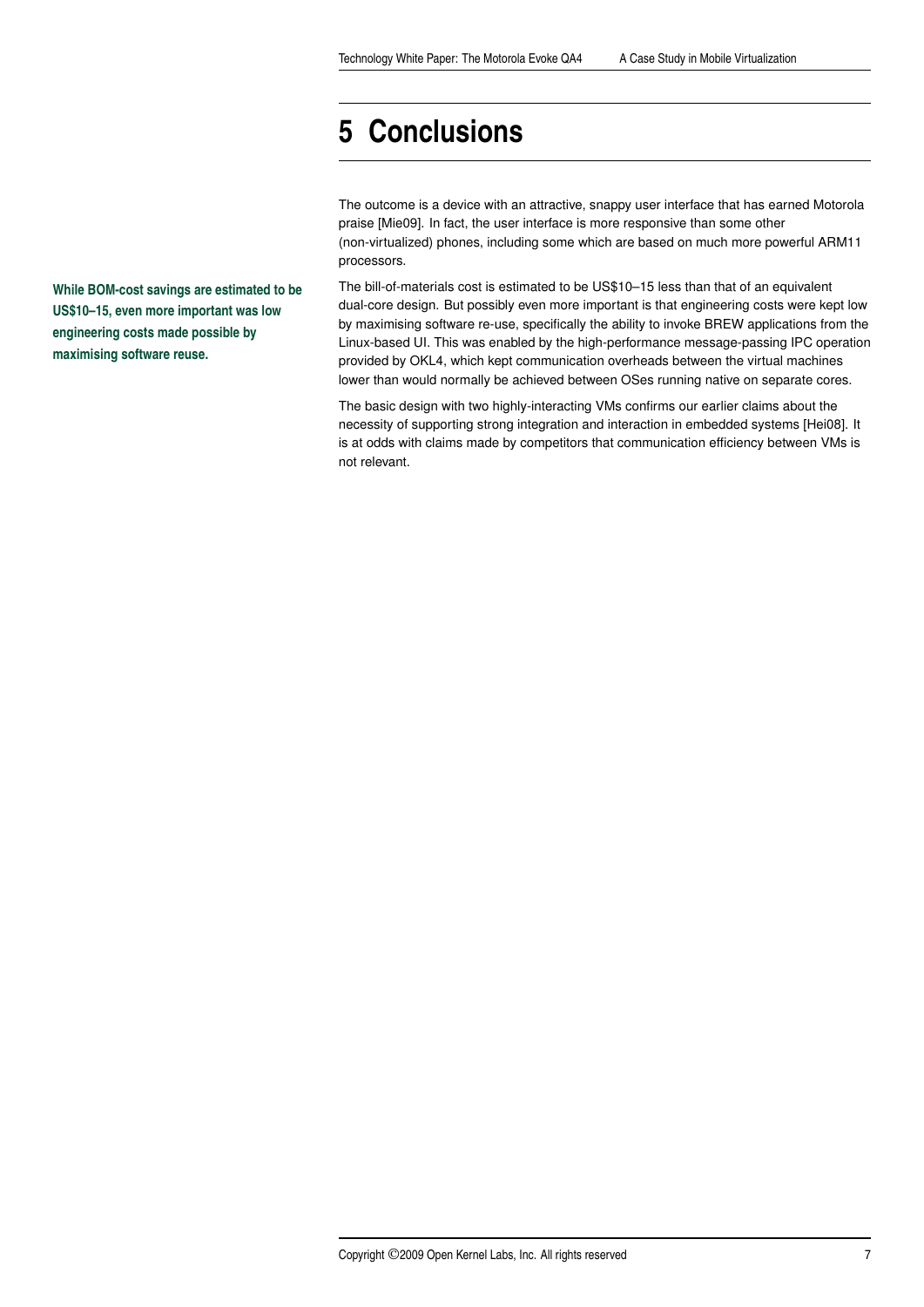# <span id="page-7-0"></span>**[Bibliography](#page-7-0)**

| [Hei08] | Gernot Heiser. The role of virtualization in embedded systems. In 1st Workshop<br>on Isolation and Integration in Embedded Systems, pages 11–16, Glasgow, UK,<br>April 2008. ACM SIGOPS.                                                                        |
|---------|-----------------------------------------------------------------------------------------------------------------------------------------------------------------------------------------------------------------------------------------------------------------|
| [Mie09] | Ginny Mies. Hands on: Motorola Evoke QA4.<br>http://www.pcworld.com/article/162459/hands_on_motorola_evoke_qa4.html,<br>April 2009.                                                                                                                             |
| [Qua]   | Qualcomm BREW web site. http://brew.qualcomm.com.                                                                                                                                                                                                               |
| [vSH07] | Carl van Schaik and Gernot Heiser. High-performance microkernels and<br>virtualisation on ARM and segmented architectures. In Proceedings of the 1st<br>International Workshop on Microkernels for Embedded Systems, Sydney,<br>Australia, January 2007. NICTA. |
|         | [WTUH03] Adam Wiggins, Harvey Tuch, Volkmar Uhlig, and Gernot Heiser. Implementation                                                                                                                                                                            |

of fast address-space switching and TLB sharing on the StrongARM processor. In *Proceedings of the 8th Asia-Pacific Computer Systems Architecture Conference*, Aizu-Wakamatsu City, Japan, September 2003. Springer Verlag.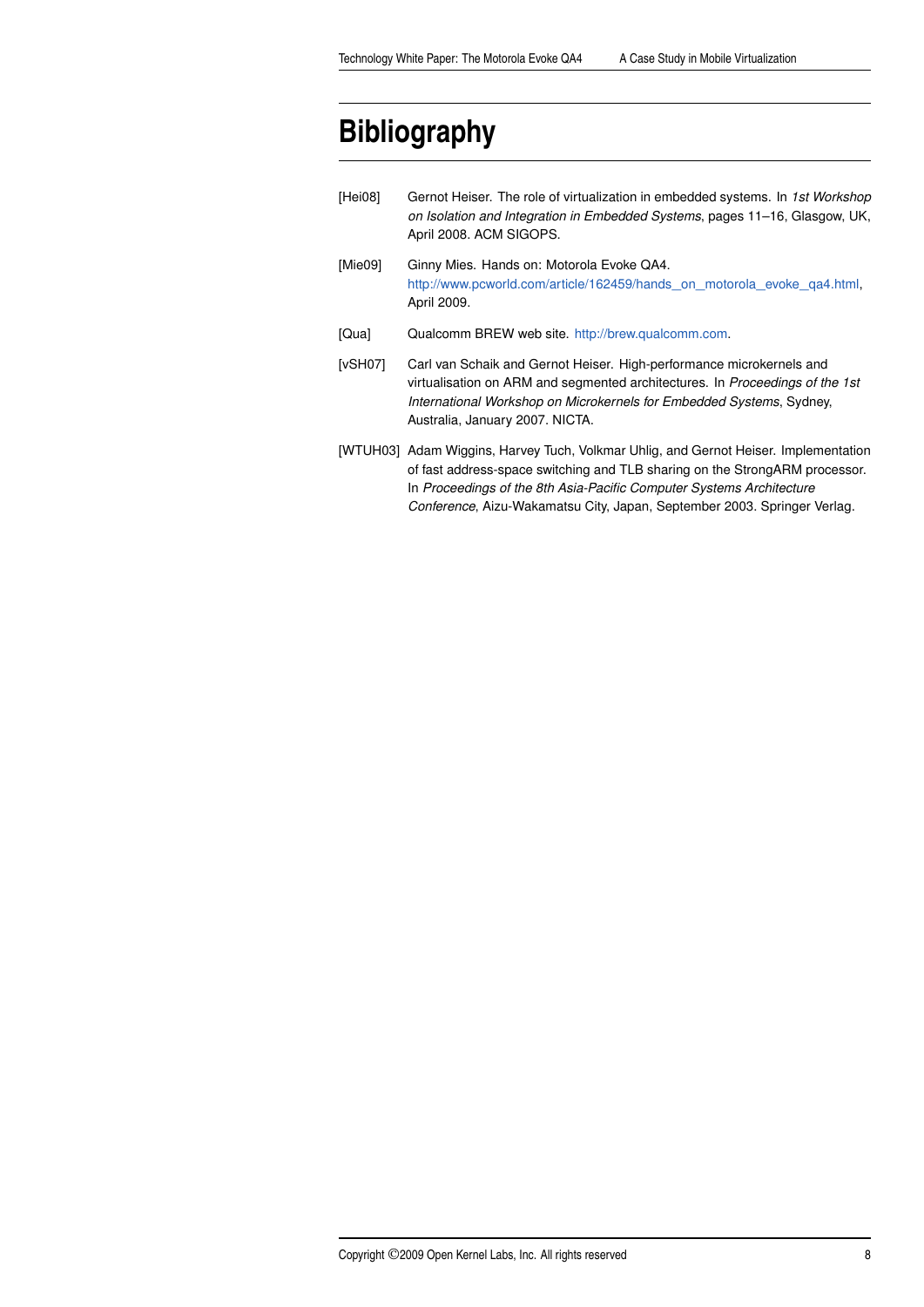### <span id="page-8-0"></span>**[About the Author](#page-8-0)**

Dr Gernot Heiser is co-founder and Chief Technology Officer of Open Kernel Labs (OK Labs). As CTO, his specific responsibility is to set the strategic direction of the company's research and development in order to maintain and further expand the technology leadership of OK Labs.

Prior to founding OK Labs, Dr. Heiser set up and lead the Embedded Operating Systems (ERTOS) research group at [NICTA](http://nicta.com.au), Australia's Information and Communications Technology (ICT) Research Centre of Excellence, and has established ERTOS as a recognised world leader in embedded operating-systems research. Dr Heiser continues in this position on a part-time basis, which ensures the strategic alignment of OK Labs and ERTOS, and the smooth transfer of ERTOS research outcomes for commercialisation in OK Labs.

Prior to NICTA's creation in 2003, Dr Heiser was a faculty member at the University of New South Wales (UNSW), where he created a suite of world-class OS courses, lead the development of several research operating systems, and built the group that provided the foundation for ERTOS and later OK Labs. He still holds the *John Lions Chair of Operating Systems* at UNSW, and continues to teach advanced-level courses and supervise a large number of PhD students.

Gernot Heiser holds a PhD in Computer Science from ETH Zurich, Switzerland. He is a senior member of the IEEE, and a member of the ACM and of Usenix.

## <span id="page-8-1"></span>**[About Open Kernel Labs](#page-8-1)**

Open Kernel Labs (OK Labs) is a leading provider of embedded systems software and virtualization technology. Spun out from [NICTA](http://nicta.com.au), the Australian National Centre of Excellence for Information and Communications Technology, OK Labs is focussed on driving the state of the art in embedded operating systems. OK Labs provides products that improve the reliability, safety and security of embedded devices.

OK Labs believes that the best technology should have nothing to hide, and consequently distributes its code as open source. The company also believes that dramatic improvements in system reliability are possible in the near future, and to this end collaborates closely with NICTA and other research institutions on creating and commercialising the next generation of embedded operating-systems technology. For more information on OK Labs and its products visit <http://www.ok-labs.com>.